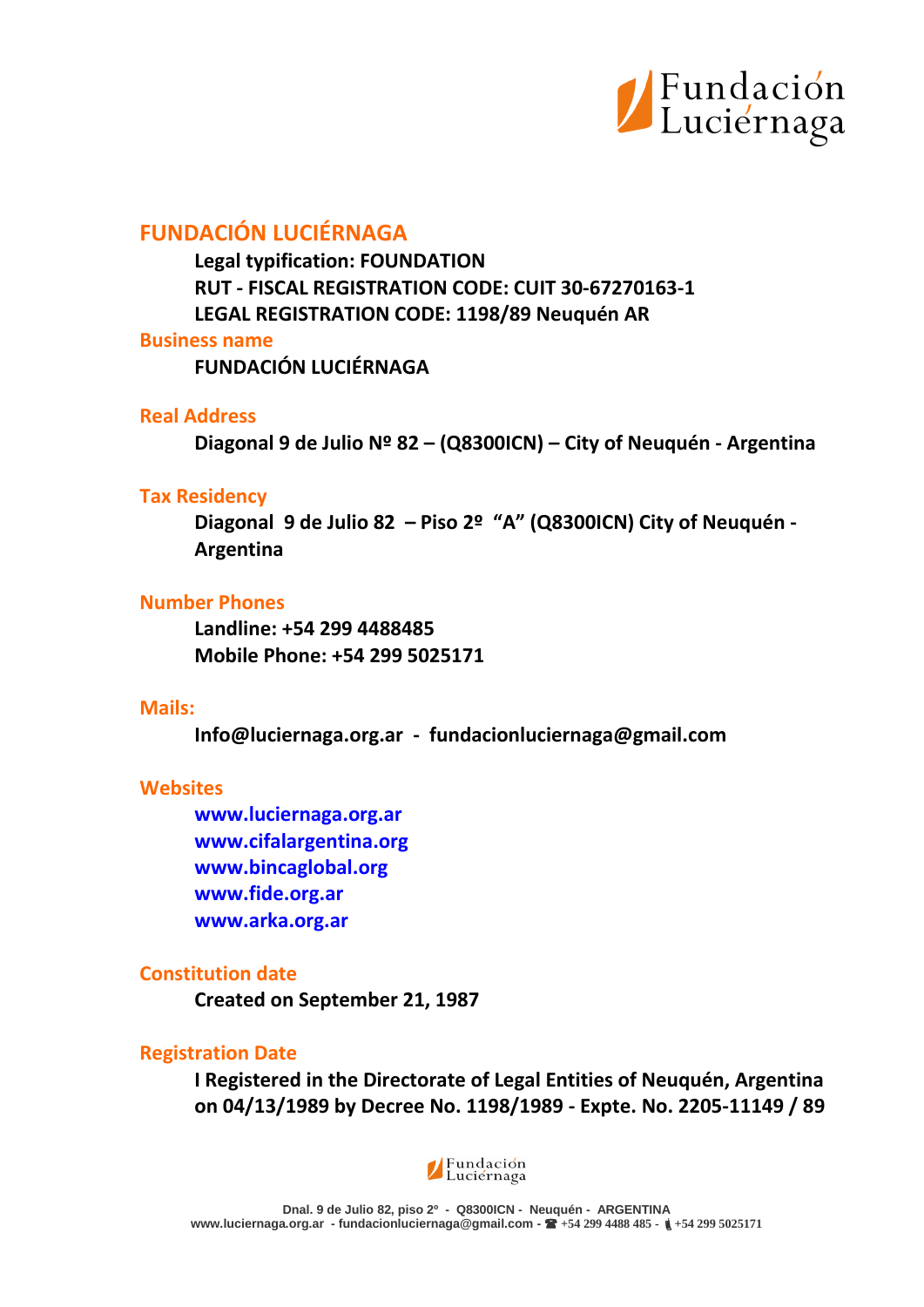

## **DETAIL OF ACTIVE PROGRAMS:**

### **UNITED NATIONS SYSTEM**

#### **- CIFAL ARGENTINA**

\* Created in agreement with UNITAR / UN - Patronage of the International Training Center for Authorities and Leaders in Argentina. **[www.cifalargentina.org](http://www.cifalargentina.org/)**

### **SOCIAL**

#### - **Assistance Programs**

\* Pehuén Almacén Social de Alimentos. Created in November 2005

#### - **Programs for DEVELOPMENT**

\* COMARCA ECOLÓGICA – Desarrollo urbano-sustentable. Created in December 2012

\* Assistance to microenterprises. Since 2005 in agreement with the Ministry of Social Development of the Nation.

### - **Volunteering**

- \* University students
- \* Juvenile, therapeutic, altruistic and philanthropic.

### **ENVIROMENTAL**

- **FIDe** (Fondo Integrado para el Desarrollo Sustentable) Created in June 2007 – **[www.fide.org.ar](http://www.fide.org.ar/)**
	- \* Access to drinking water.
	- \* Development of renewable energies.
- **ARKA**
	- \* Preservation of Native Forests. Created in September 2009 **[www.arka.org.ar](http://www.arka.org.ar/)**

#### **CULTURAL – Mecenazgos**

- **BINCA Buró Internacional de Neurociencia Cognitiva Aplicada** Created in April 2016 – **[www.bincaglobal.org](http://www.bincaglobal.org/)**
	- \* Postgraduate training and scientific research.

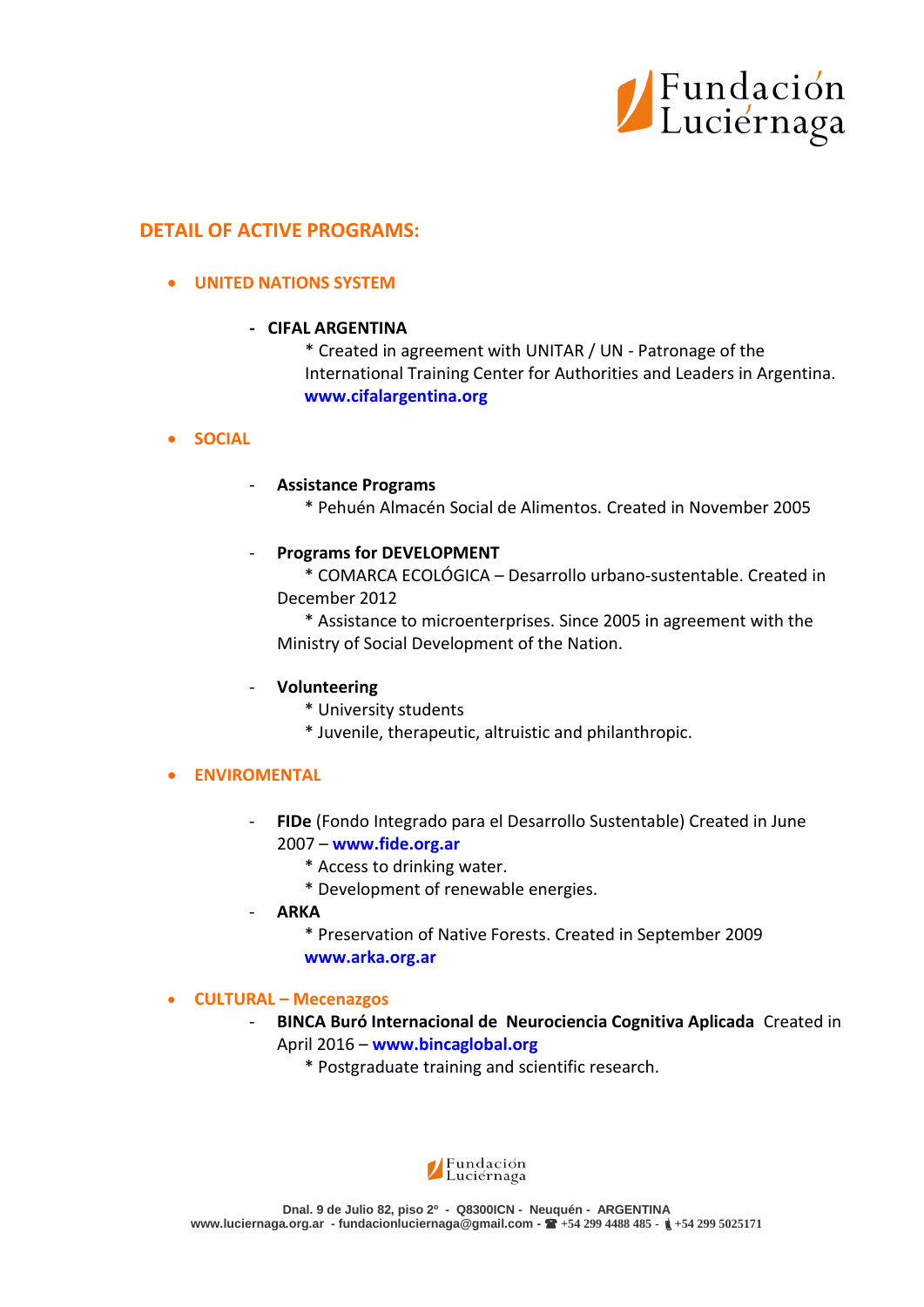

#### **DEVELOPMENT – Agreements**

Agreements for technological development in areas of Health and Environmental Sustainability with various international technological entities such as: AQUERA Foundation Stichting, ECOCLEAN Technologies Fundation LDA, CRBS Holding Investimentos, Carbono Brasil y Carbón Bank FICO.

## **List of authorities**

**According to ACTA No. 148.** The Board of Directors is formed as of the Regular Meeting of June 15, 2019 as follows:

#### **Executive Committee: Permanent Members:**

**President: WALTER JOSÉ KIRBY**, DNI 13,254,038, Argentine, with domicile at Fotheringham 568, 2nd floor "D" of the City of Neuquén, Province of Neuquén, life member.

**Secretary: SAMUEL DOMBEK**, DNI 04.287.714, Argentine, Calle El Quebrachal No. 1541, City of Neuquén, Province of Neuquén, interim member replacing the Vitalicio member.

**Treasurer: MARÍA CRISTINA RUBILAR**, DNI 13.047.516, Argentina, with address at Matheu 11 - 2nd floor - "B", of the City of Neuquén, Province of Neuquén, life member.

#### **Temporary authorities of the Board of Directors:**

**Vice President: RAMÓN ANTONIO CASTILLO**, DNI 23,483,107; Argentine, with address at Calle Los Lirios 482, 11th floor, Dto. C, Alta Barda, from the City of Neuquén, Province of Neuquén.

**Prosecutor: ALEJANDRA MARÍA VERA**, DNI 13,461,248; Argentina, with address at Palpalá Street 876 Bº Limay (Cooperativa 30 de Octubre), from the City of Neuquén, Province of Neuquén.

**Protester: MARIA BETANIA KIRBY**, DNI 30,725,794; Argentina, with address at 1623-2 Los Cipreses Street, City of San Martín de los Andes, Province of Neuquén.

**Vocal I: PABLO GUSTAVO ROMÁN**, DNI 22,544,784, Argentine, with address at Hipólito Yrigoyen Nº 2316 - Casa 6 - Martinez, San Isidro, Province of Buenos Aires. **Vocal II: PABLO RAFAEL CASARES**, DNI 17,067,965, Argentine, with address at Avenida Cerviño 4624, 4th floor "B", Palermo, Buenos Aires, Province of Buenos Aires

**Advisory Committee: NORMAN PORTANKO**, L.E. 4,118,335. **OSCAR BERNARDO SUSTERMAN**, DNI 8,315,795. **JOSÉ ALBERTO DÍAZ**, DNI 13,199,778.

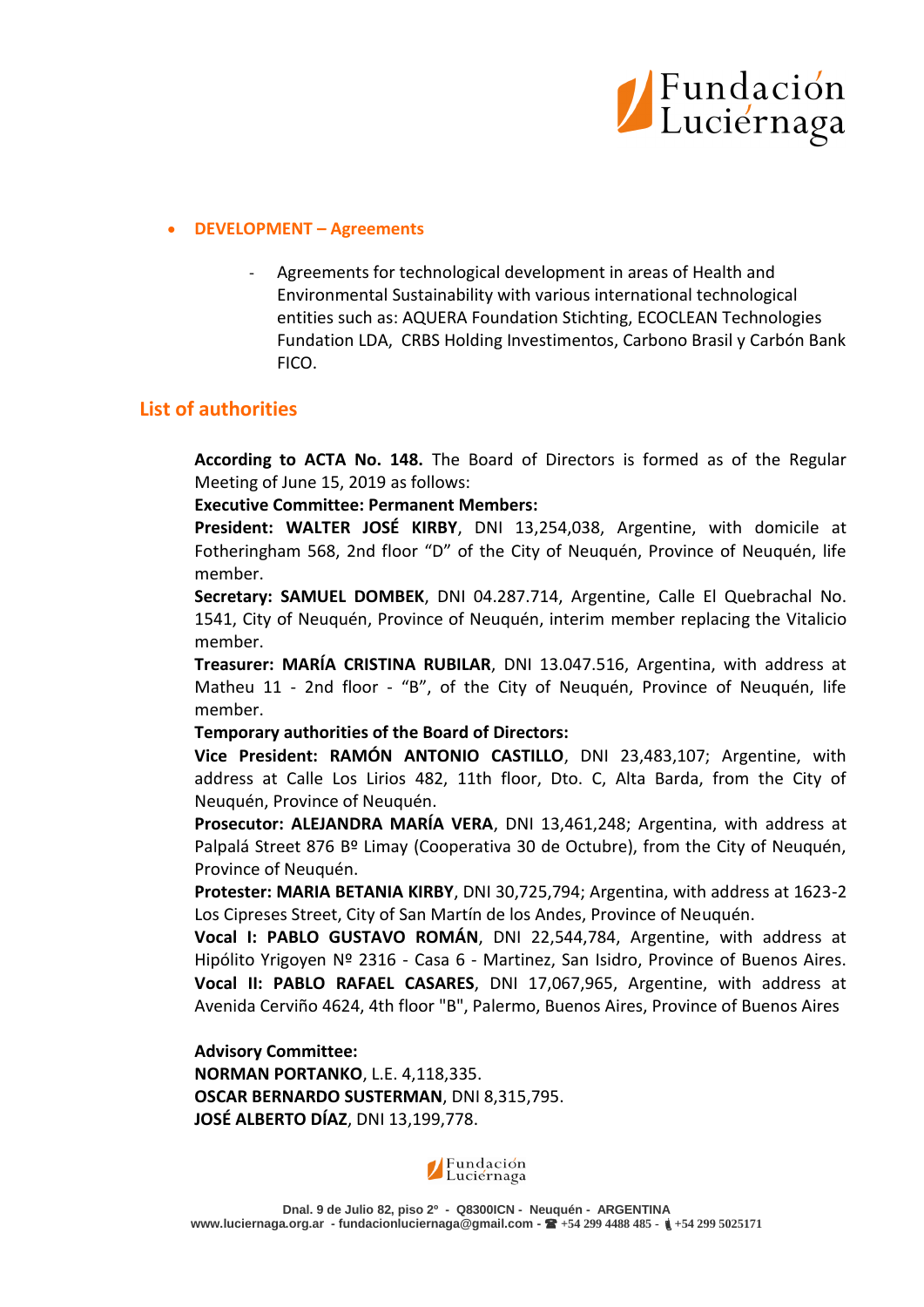

#### **DIRECTORY:**

**María Cristina Rubilar**, Executive Director of the Social Food Store **Rodolfo Alejandro Tarraubella**, Executive Director of CIFAL Argentina. **Ángel Eduardo Oliva**, Director of FIDe **Pablo Gustavo Román**, Director of BINCA **Walter José Kirby**, Director of ARKA and Resource Management **Jairo Francisco Moreno**, Director of the Legal and International Law Department Statutory mandate of 36 months with expiration on June 14, 2022.

## **Staff amount**

The NGO is not an employing entity, operates under the format of direct contracting with 8 permanent contractors in the programs exercising various asystematic institutional functions.

Volunteering: The NGO works with a team of 20 permanent volunteers and a variable non-permanent staff that ranges between 4 and 15 volunteers according to the needs of specific programs.

## **Bank accounts**

- Banco Nación Argentina Cuenta Corriente Sucursal 2545
- Banco Nación Argentina Cuenta C. Especial Sucursal 2540
- Banco Provincia del Neuquén, Casa central Cuenta Corriente.

### **INSTITUTIONAL QUALITY:**

#### **VISION**

The founders of Luciérnaga had the vision that it is possible to intervene in the social destiny and that a better world is available. At present, these premises are channeled into accompanying the UN 2030 Agenda and the 17 Sustainable Development Goals.

#### **MISSION**

Luciérnaga assumes the commitment to generate social, cultural and environmental Strategic Programs that can attend emerging in the population and geographical area of their environment. This is materialized with: a) projects for development; b) humanitarian assistance; c) academic and cultural initiatives; and d) sustainable environmental proposals.

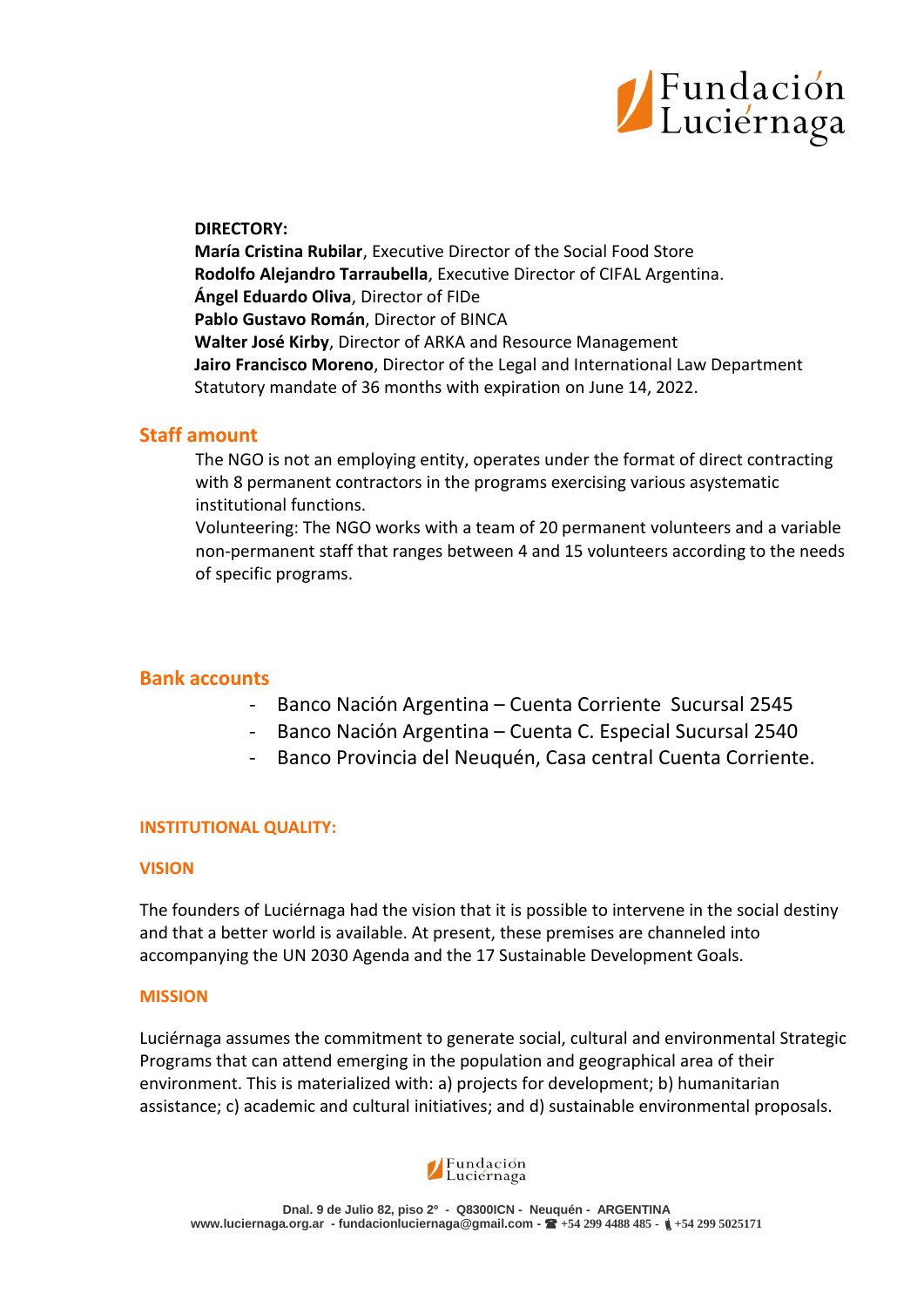

#### **VALUES**

- **- FUNDAMENTAL:** Institutional Ethics, Solidarity, Social Commitment and Environmental Responsibility..
- **- OPERATIONAL:** Pluralism, Austerity; Luciérnaga promotes technical rigor, dialogue, reflection, critical thinking, teamwork and institutional autarchy.

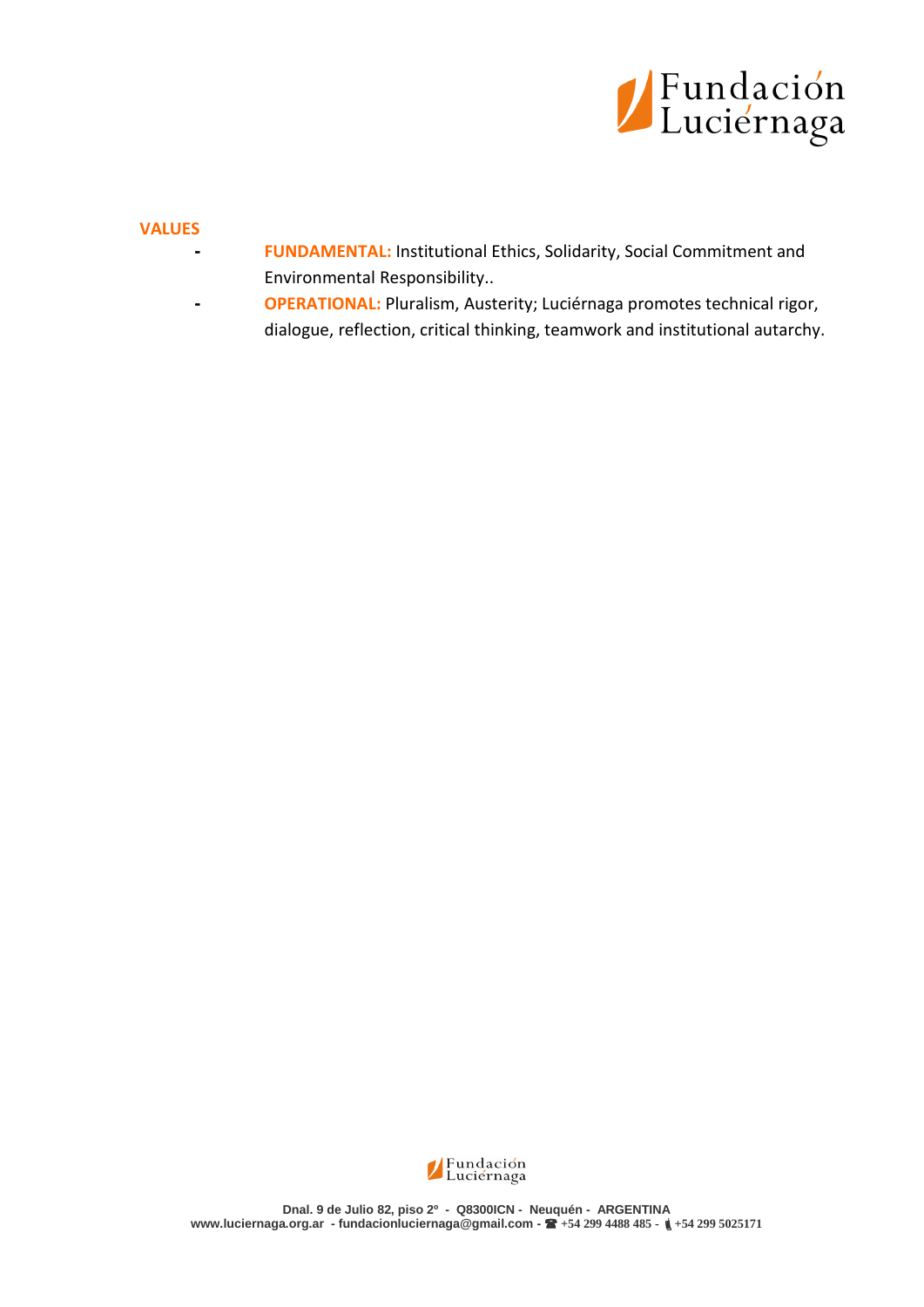

De

**REGISTERED ISOLOGY:**